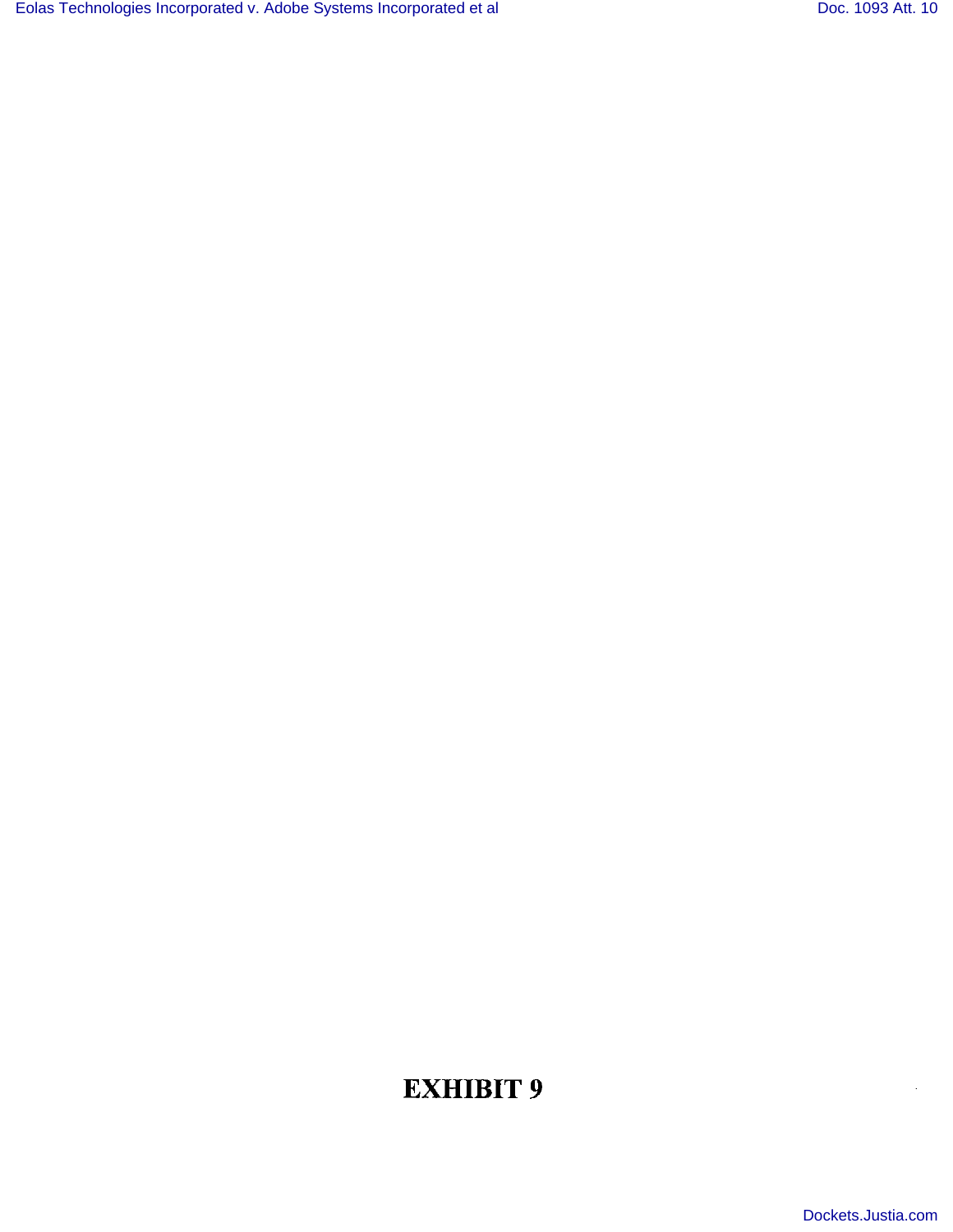#### IN THE UNTED STATES DISTRICT COURT FOR THE EASTERN DISTRICT OF TEXAS TYLER DIVISION

| <b>Eolas Technologies Incorporated,</b>     |    |
|---------------------------------------------|----|
| Plaintiff,                                  | Ci |
| VS.                                         |    |
| Adobe Systems Inc., Amazon.com, Inc.,       |    |
| Apple Inc., Argosy Publishing, Inc.,        |    |
| <b>Blockbuster Inc., CDW Corp.,</b>         |    |
| Citigroup Inc., eBay Inc., Frito-Lay, Inc., |    |
| The Go Daddy Group, Inc., Google Inc.,      |    |
| J.C. Penney Company, Inc., JPMorgan         |    |
| Chase & Co., New Frontier Media, Inc.,      |    |
| Office Depot, Inc., Perot Systems Corp.,    |    |
| Playboy Enterprises International, Inc.,    |    |
| Rent-A-Center, Inc., Staples, Inc., Sun     |    |
| Microsystems Inc., Texas Instruments Inc.,  |    |
| Yahoo! Inc., and YouTube, LLC               |    |
|                                             |    |

Defendants.

§ Civil Action No. 6:09-CV-00446-LED

**JURY TRIAL** 

# PLAINTIFF'S FIRST SET OF INTERROGATORIES (NOS. 1-2) TO BE ANSWERED BY DEFENDANT FRITO-LAY

§

Plaintiff Eolas Technologies Incorporated ("Eolas" or "Plaintiff') fies this Second Set of Interrogatories to Defendant Frito-Lay ("Frito-Lay"). The answers should be served upon counsel for Eolas as provided by Fed. R. Civ. P. 33.

## I. INSTRUCTIONS

1. For the following interrogatories the information sought is that which is current to the date of your response. The following interrogatories are of a continuing nature and supplemental responses are required in accordance with Federal Rule of Civil Procedure 26(e).

2. If any information is withheld on the basis of a claim of privilege or work product, then the answer shall: generally identify the information withheld by subject matter, author,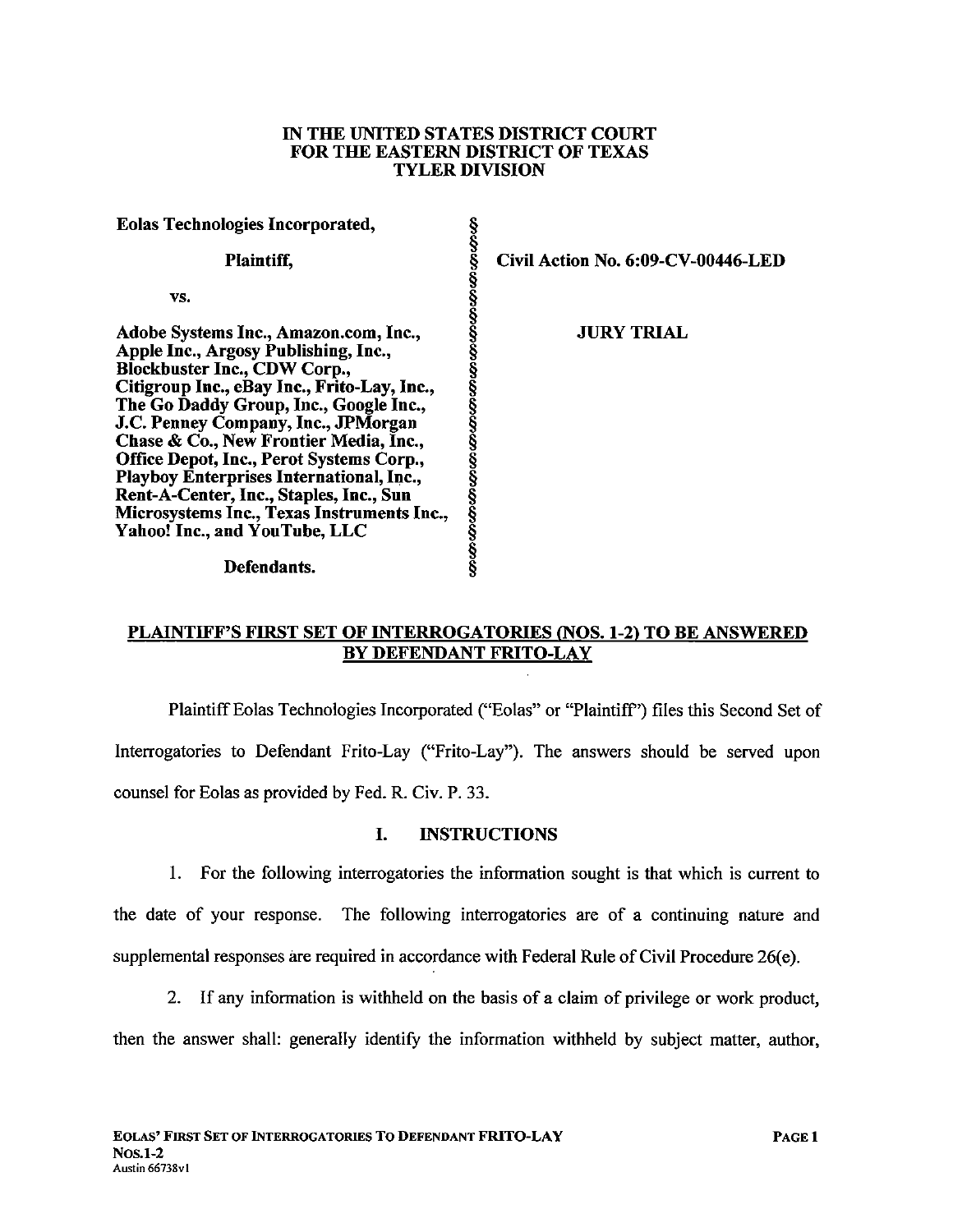addressees, and carbon copy recipient(s); state the basis for withholding the information; and identify the person(s) knowledgeable about the subject matter of the withheld information.

3. If any documents referred to in your response to these interrogatories were, but are no longer in your possession, custody, or control, state what disposition was made of them and when. If any documents referred to in response to these interrogatories have been lost or destroyed, describe in detail the circumstances of such loss or destruction and identify each lost or destroyed document (and all fies that contained such documents).

4. If the procedure for answering interrogatories as authorized by Fed. R. Civ. P. 33(d) is used, for each interrogatory and subpart thereof, specify the production (i.e., Bates) numbers of the specific document or group of documents accompanying your response.

### II. DEFINITIONS

The following terms and definitions shall apply to these Interrogatories:

1. "And" as used herein shall mean and/or.

2. "Identify," when used with reference to:

(a) an individual person, means to state his full name, present or last known employer, job title, present or last known residence addresses and telephone number, and present or last known business addresses and telephone number.

(b) a business entity, means to state the full name and address of the entity and the names and positions of the individual or individuals connected with such entity who have knowledge of the information requested.

(c) a document, means to state the type of document (letter, memorandum, etc.), its date,  $author(s)$  or originator(s), addressee(s), all individuals who received copies of the document, the identity of persons known or presumed by you to have present possession, custody or control thereof, and a brief description of the subject matter and present location. The foregoing is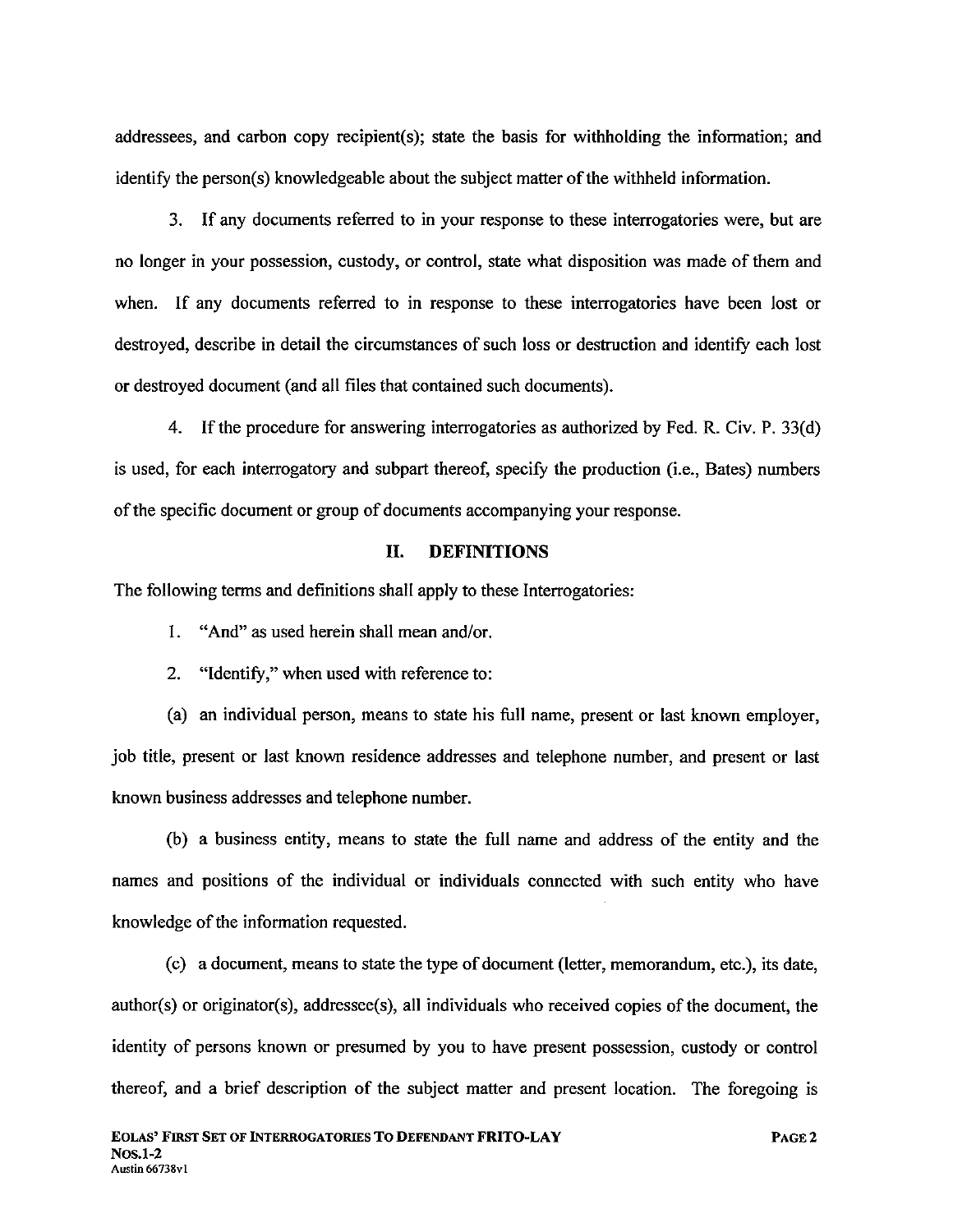unnecessary if the document is being produced to Eolas in lieu of the answer to an Interrogatory. . If the document has already been produced, "identify" means to provide the production number of the document.

3. "Person" shall refer to any natural person, firm, association, partnership, corporation, group, organization or other form of legal business entity.

4. Frito-Lay means Frito-Lay, Inc., and includes any officers, directors, partners, associates, employees, staff members, agents, representatives, attorneys, subsidiaries foreign or domestic, parents, affliates, divisions, successors, predecessors, and any other related entities, and specifically includes all assets or companies that have been acquired by Frito-Lay or with respect to which it has succeeded to rights or obligations.

5. "You," or "Your" means Frito-Lay, and includes any officers, directors, partners, associates, employees, staff members, agents, representatives, attorneys, subsidiaries foreign or domestic, parents, affliates, divisions, successors, predecessors, and any other related entities, and specifically includes all assets or companies that have been acquired by Frito-Lay or with respect to which Adobe has succeeded to rights or obligations.

6. As used herein, the term "document" means and includes, but is not limited to, the following items, whether typed, printed, handwritten, drawn, created, recorded, stored, or reproduced by any means or process and whether or not a claim of privilege or other bar to discovery is asserted: notes, letters, memoranda, correspondence, e-mail, drafts, books, telegrams, telexes, telephone bils, telephone logs, notebooks, charts, tables, lists, graphs, agendas, outlines, schedules, plans, studies, applications, policies, procedures, rules, guidelines, manuals, handbooks, evaluations, worksheets, minutes, bids, bid forms, promissory notes, memoranda of understanding, statements of work, requests for proposal, requests for quotation, letters of intent, contracts, agreements, journal ledgers, accounting ledgers, invoices,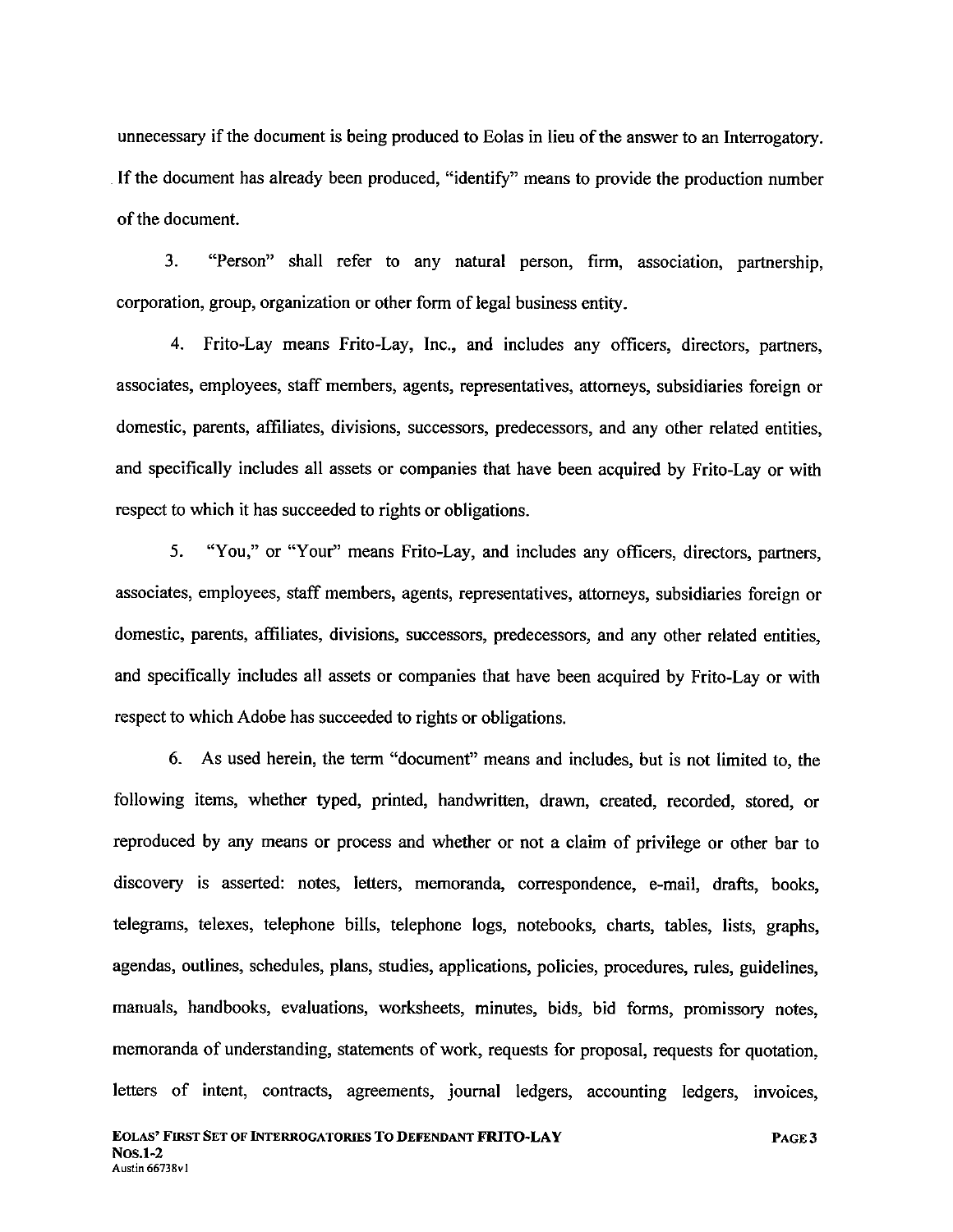spreadsheets, loan agreements, tabulations, compilations, financial statements, income statements, balance sheets, checks, registers, pro-formas, budgets, projections, strategic plans, calendars, diaries, appointment books, records and sumaries of meetings, telephone conversations or interviews, investigative reports, consultant reports, credit reports, requests for information, proposals, videotapes, audio tapes, recordings, computer tapes, computer disks, DVDs, CDs, computer printouts and data stored on any computer-accessible media, databases, call tracking systems, defect tracking systems, consumer relationship systems or software, sales force automations systems, engineering notebooks, lab notebooks, drawings, sketches, designs, ilustrations, diagrams, schematics, engineering drawings, blueprints, CAD, project schedules, design reviews, project reviews, status reports, bug reports, change logs, test results, data books, data sheets, user manuals, installation guides, patch release notes, white papers, application notes, bils of material, product literature, advertising documents, competitive analyses, market share studies, presentations, price lists, product lists, customer lists, catalogs, sales reports, anual reports, government filings, press releases, patents, patent applications (including abandoned applications), fie histories, prior art, prior art searches or reports, foreign patent applications, trademark applications, trademark searches, source code, server code, object code, machine code, source files, library files, data files, text files, program files, directory files, and computer applications, systems or software, including my file systems back up, and all other writings or drafts thereof as defined in Federal Rule of Civil Procedure 34(a) and Federal Rule of Evidence § 1001 and all non-identical copies of the items described above.

7. As used herein, the term "Accused Products" means, but is not limited to, the following:

The websites (including the servers hosting those websites) and functionality identified in the charts titled "906 - Frito-Lay - Chartl" and "985 - Frito-Lay - Chartl" attached to Eolas' P.R. 3-2 submission. This includes, but is not limited to the following: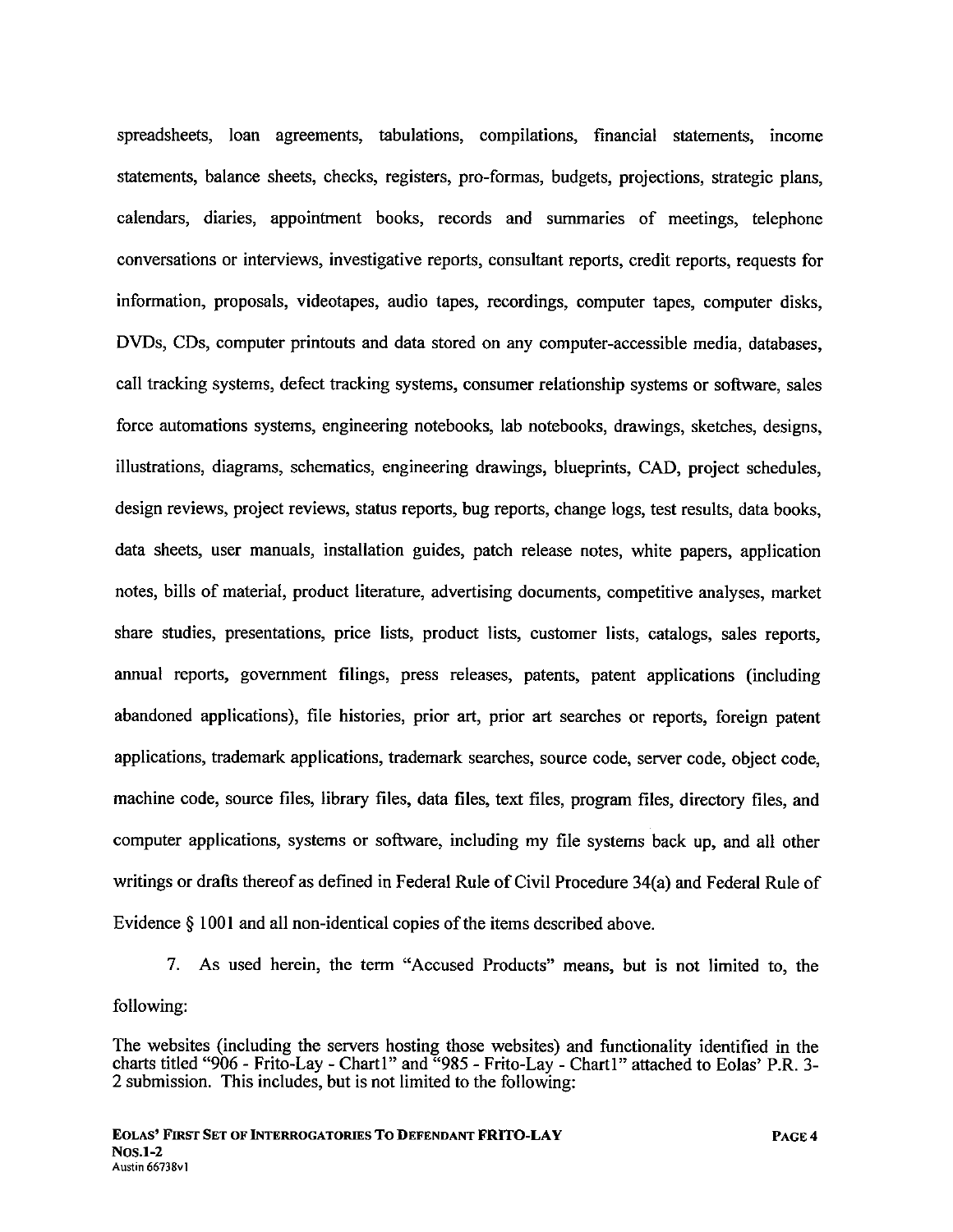. Frito-Lav.com

8. Embedded Interactive Media means embedded audio, visual, and/or video content that allows a user to pause, play, fast-forward, rewind, advance, and/or vary the volume of the content.

9. Embedded Interactive Ads means embedded advertising content that allows a user to scroll through different ads or otherwise interact with the ad.

10. Flash and Shockwave means Adobe Flash and Adobe Shockwave (formerly Macromedia Flash and Macromedia Shockwave) used to add animation, video, and/or interactivity to web pages.

11. QuickTime means the multimedia framework developed by Apple Inc., capable of handling various formats of digital video, picture, sound, panoramic images, and interactivity.

12. Java means applets written in any Java platform (including JavaFX) used to add animation, video, and/or interactivity to web pages.

13. HTML5 means HTML used to add animation, video, audio, and/or interactivity to web pages through the use of the  $\le$ video $\ge$  tag,  $\le$ audio $\ge$  tag or some other method for including interactive multimedia and graphical content on the web without having to resort to proprietar plugins and APIs.

14. AJAX means a group of interrelated web development methods used on the clientside to create interactive web applications. With Ajax, web applications can retrieve data from the server asynchronously in the background without interfering with the display and behavior of the existing page (i.e., there is no need to "refresh" the page to update the information displayed). Data is usually (but not necessarily) retrieved using the XMLHttpRequest object. Despite the name, the use of XML is not needed, and the requests need not be asynchronous.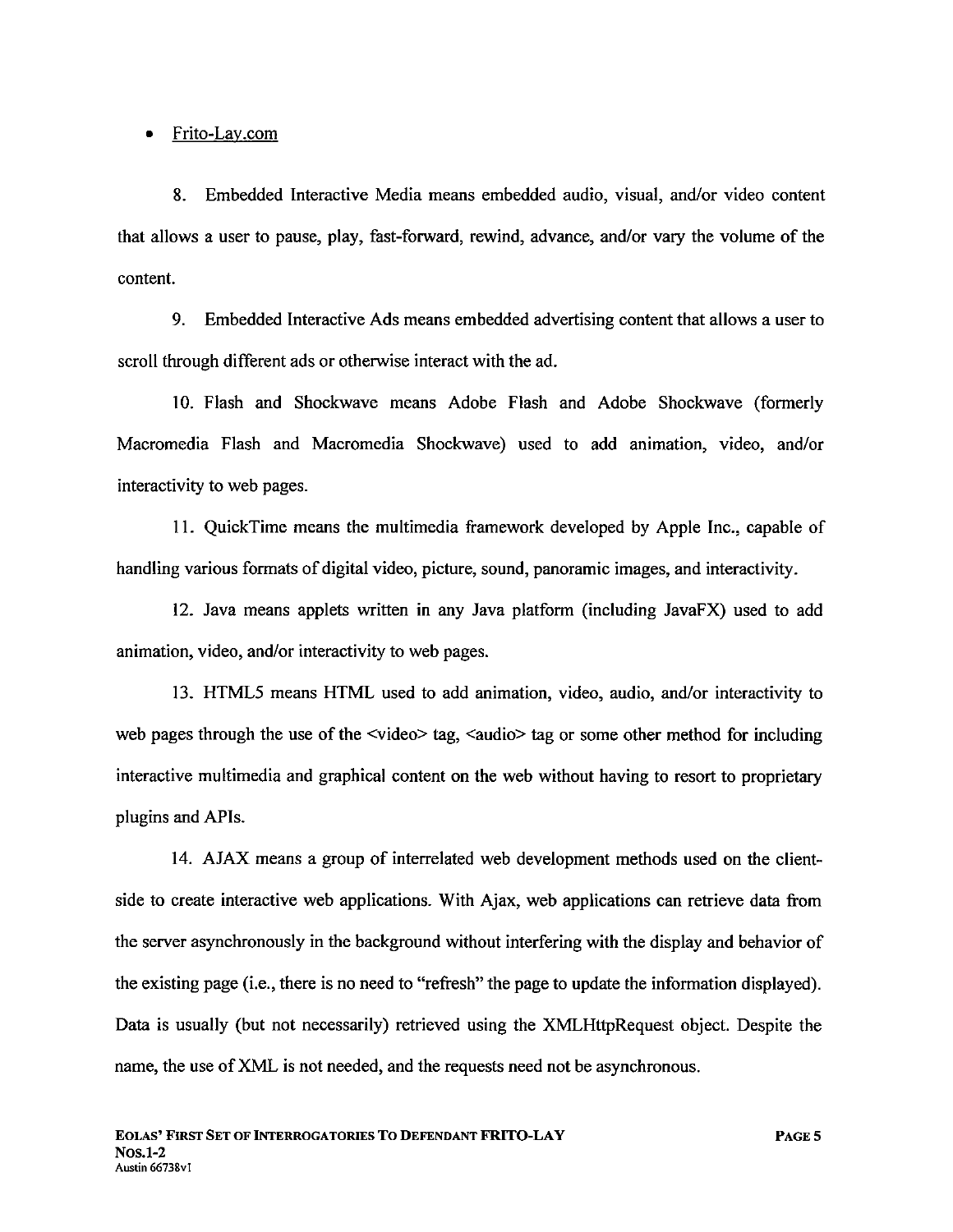15. Interactive Product Viewer means any product viewer that provides zoom and/or pan functionality for viewing the image.

16. As used herein, the term "Accused Feature" means and includes, but is not limited to, the use and/or support of (a) Embedded Interactive Media (including, but not limited to, Flash, Shockwave, QuickTime, Java, and HTML5), (b) Embedded Interactive Ads, (c) AJAX or AJAX-like functionality, and (d) Interactive Product Viewers.

#### III. INTERROGATORIES

#### INTERROGATORY NO.1 TO DEFENDANT FRITO-LAY:

For each asserted claim of Eolas' patents-in-suit, on a claim-by-claim, Accused Productby-Accused Product, and Accused Feature-by-Accused Feature basis, state your contention, if any, as to why each Accused Product does not infringe each asserted claim of Eolas' patents-insuit. Your response should further include the identity of the person most knowledgeable about your response to this interrogatory and any documents related to your response to this interrogatory.

#### INTERROGATORY NO.2 TO DEFENDANT FRITO-LAY:

For each asserted claim of Eolas' patents-in-suit, on a claim-by-claim, Accused Productby-Accused Product, and Accused Feature-by-Accused Feature basis, describe (i) Your efforts taken prior to the filing of this suit to ensure the Accused Product did not infringe the claim, (ii) Your efforts taken after the filing of this suit to ensure that the Accused Product did not infringe the claim, (iii) the identity of the person most knowledgeable about your response to this interrogatory, and (iv) any documents related to your response to this interrogatory.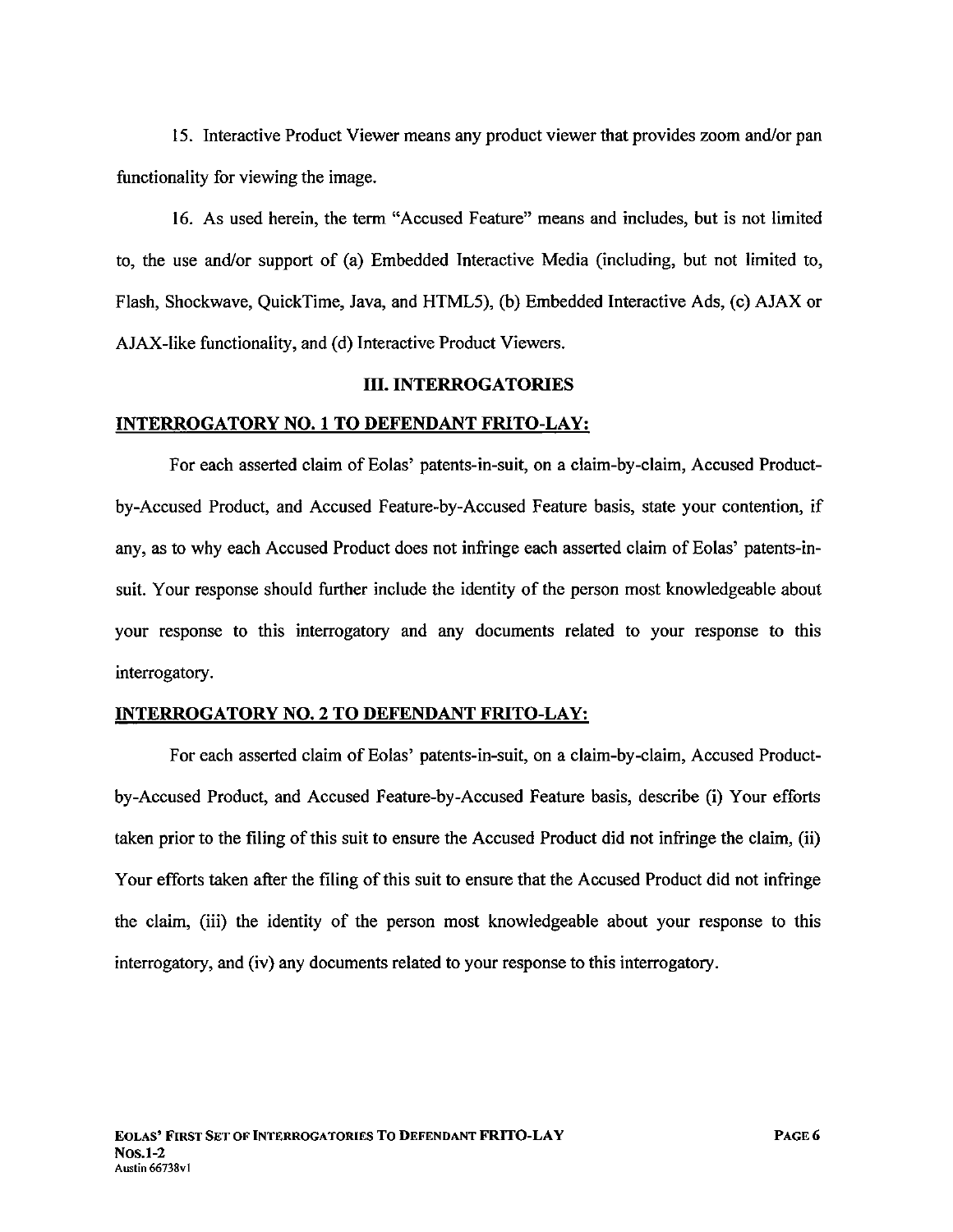### Dated: April 5, 2011. MCKOOL SMITH, P.C.

/s! Matt Rappaport Mike McKool Lead Attorney Texas State Bar No. 13732100 mmckoolígmckoolsmith.com Douglas Cawley Texas State Bar No. 04035500 dcawley@mckoolsmith.com McKoOL SMITH, P.C. 300 Crescent Court, Suite 1500 Dallas, Texas 75201 Telephone: (214) 978-4000 Telecopier: (214) 978-4044

Kevin L. Burgess Texas State Bar No. 24006927 kburgess@mckoolsmith.com John B. Campbell Texas State Bar No. 24036314 icampbellígmckoolsmith.com Josh W. Budwin Texas State Bar No. 24050347 <u>ibudwin@mckoolsmith.com</u> Gretchen K. Harting Texas State Bar No. 24055979  $gharting@mckoolsmith.com$ Matthew B. Rappaport Texas State Bar No. 24070472 mrappaportígmckoolsmith.com MCKOOL SMITH, P.C. 300 West Sixth Street, Suite 1700 Austin, Texas 78701 Telephone: (512) 692-8700 Telecopier: (512) 692-8744 ATTORNEYS FOR PLAINTIFF EOLAS TECHNOLOGIES INC.